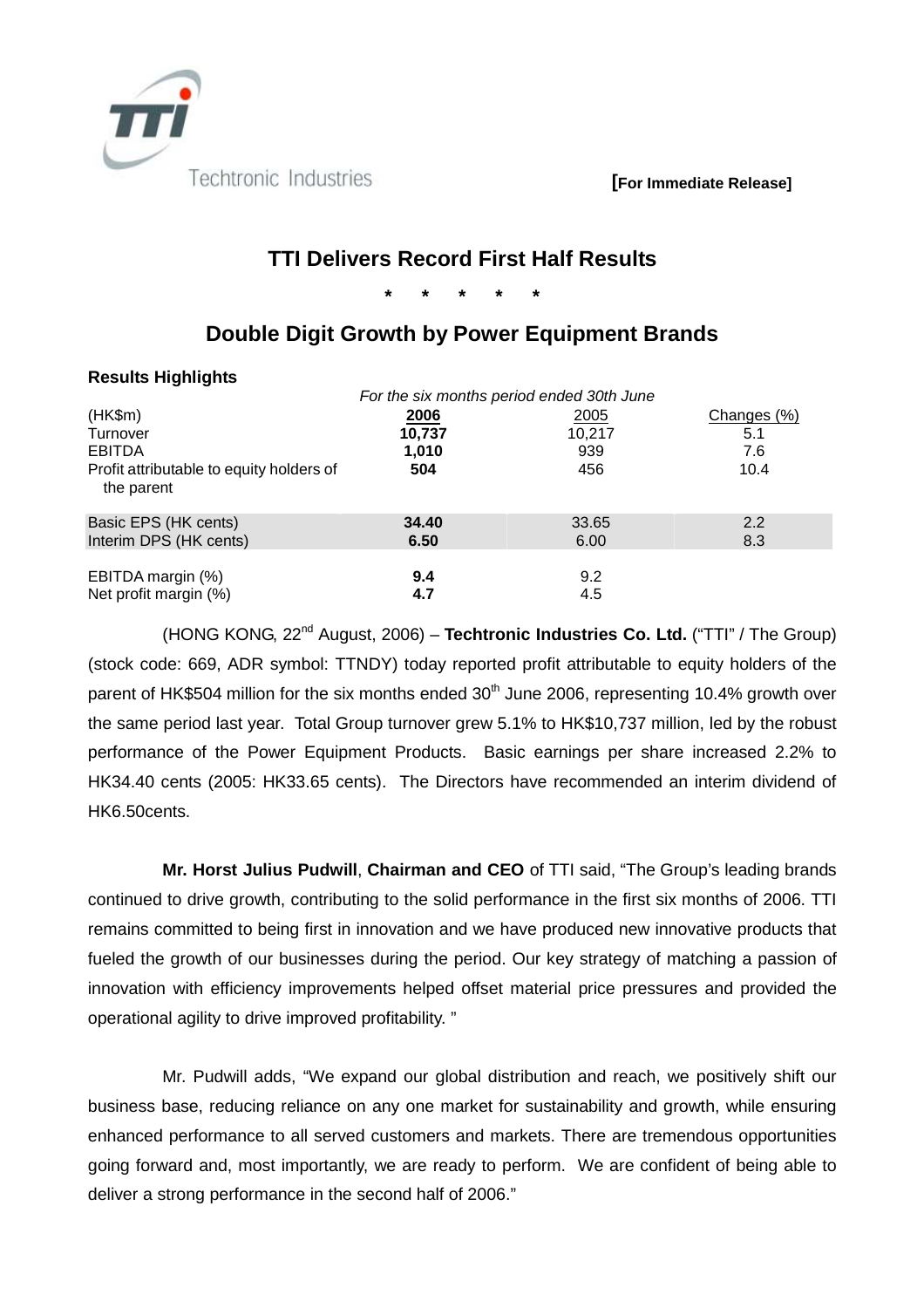## **Review by operation**

### **Power Equipment Products**

The Power Equipment Products division delivered robust turnover growth of 11.0% over the same period of 2005 to HK\$8,756 million, accounting for 81.6% of Group turnover.

In power tools, Milwaukee® contributed excellent growth in the United States and in Europe with the V28<sup>™</sup> lithium-ion battery line of power tools, capturing additional market share. AEG delivered positive gains in turnover growth and profitability through operational improvements and a new range of cordless tools.

As for the consumer line, the Ryobi® branded One+ System ™ expanded its 18V cordless platform in both North America and Europe. The Group also extended its strategic alliance with Sears Holdings to develop and manufacture Craftsman® line of products to 2010.

In outdoor power equipment, the Group has expanded its product range with the addition of high-pressure washer, trimmer/edger combos. We continued to drive improvements in our manufacturing operations and maintained excellent fill rates to our customers during the high seasonal period.

# **Floor Care Appliances**

Turnover in the Floor Care Appliances division decreased 8.0% over the same period of 2005, to HK\$1,822 million, accounting for 17.0% of Group turnover. The anticipated transition of the OEM business continues through 2006, which is a result of the Group's strategy to increase its branded business. The OEM sales trend will reverse in 2007 on the back of several new OEM partnerships and the expansion of our partnership with Sears to produce the Kenmore® line of upright vacuum cleaners, that will positively impact 2007 and beyond.

During the first half, Dirt Devil® branded products gained or held share in their key product categories and importantly, increased average selling prices. This was accomplished with the introduction of a range of new products that gained broad distribution and was supported by consumer advertising campaign. The Vax® line of floor care products consolidated its number two position in the UK delivering robust top line and market share growth in a contracting market. Dirt Devil® and Vax® will continue to deliver a steady flow of innovative products that meet consumer needs.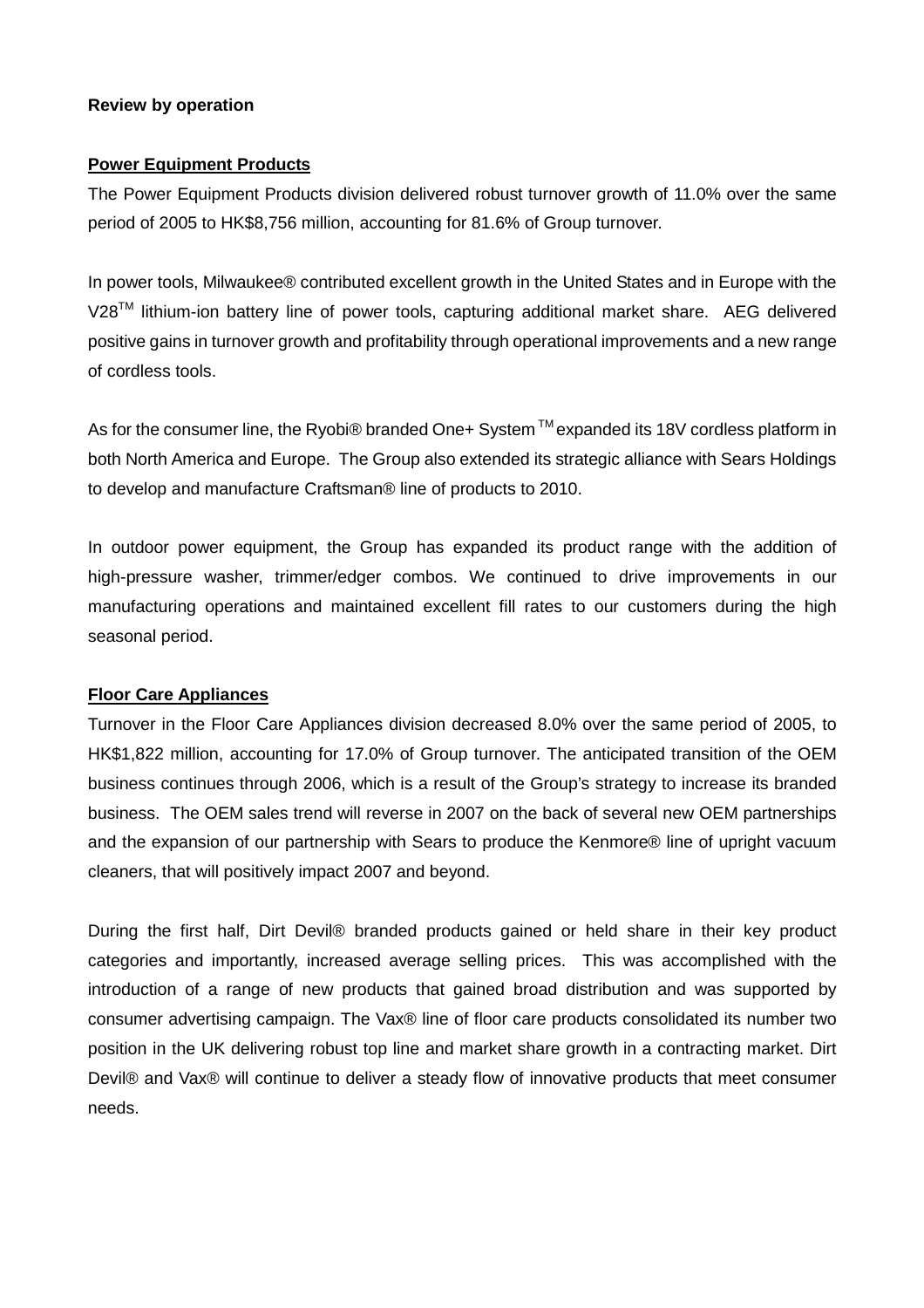## **Laser and Electronic Products**

Turnover for the Laser and Electronic Products division declined 54.4% over the same period of 2005 to HK\$159 million, accounting for 1.5% of Group turnover. We were still seeing a slowdown in the laser measurement and solar light markets due to increased market saturation. Ongoing new development projects for our ODM customers and the Group's brands should positively impact 2007. We expect the laser level business to return to a more normal ordering pattern after 2006.

### *The text of the announcement and results presentation are available at www.ttigroup.com*

#### **Investor Presentation Broadcasting**

Available at www.ttigroup.com from 10:00 pm, 22nd August, 2006 (HK Time) for a month.

#### **About TTI**

Founded in 1985, TTI is a world-class supplier of superior home improvement and construction tools with a powerful portfolio of trusted brands and a strong commitment to innovation and quality. The portfolio that TTI offers includes a full line of power equipment products, floor care appliances, laser and electronic products. Our brands include Milwaukee®, AEG® and Ryobi® power tools and accessories, Ryobi® and Homelite® outdoor power equipment and Royal®, Dirt Devil®, Regina® and Vax® floor care appliances.

TTI is one of the constituent stocks on the Hang Seng HK MidCap Index under the Hang Seng Composite Index, the MSCI Hong Kong Index, the FTSE All-World Hong Kong Index, the FTSE/Hang Seng Asian Cyclical Index and the Dow Jones Hong Kong Titans 30. For more information, please visit www.ttigroup.com.

#### **Trademarks:**

RIDGID® is a registered trademark of Ridgid, Inc., part of Emerson Professional Tools, a business of St. Louis-based Emerson (NYSE: EMR). The orange color used on this product and the combination of orange and grey are trademarks for RIDGID® brand power tools.

The use of the trademark Ryobi® is pursuant to a license granted by Ryobi Limited.

Sears®, Craftsman® and Kenmore® brands are registered trademarks of Sears Brands, LLC.

| For enquiries:                        |                       |           |                                              |                                                     |  |  |
|---------------------------------------|-----------------------|-----------|----------------------------------------------|-----------------------------------------------------|--|--|
| <b>Techtronic Industries Co. Ltd.</b> |                       |           | <b>Strategic Financial Relations Limited</b> |                                                     |  |  |
| Yammie Tang                           |                       | Veron Na  |                                              | +(852) 2864 4831 veron@strategic.com.hk             |  |  |
| Tel:                                  | $+(852)$ 2402 6653    |           |                                              | Joanne Lam +(852) 2864 4816 joanne@strategic.com.hk |  |  |
| Email:                                | yammietang@tti.com.hk | Ming Chan |                                              | +(852) 2864 4892 ming.chan@strategic.com.hk         |  |  |
|                                       |                       | Fax:      | +(853) 2804 2789 / 2527 1196                 |                                                     |  |  |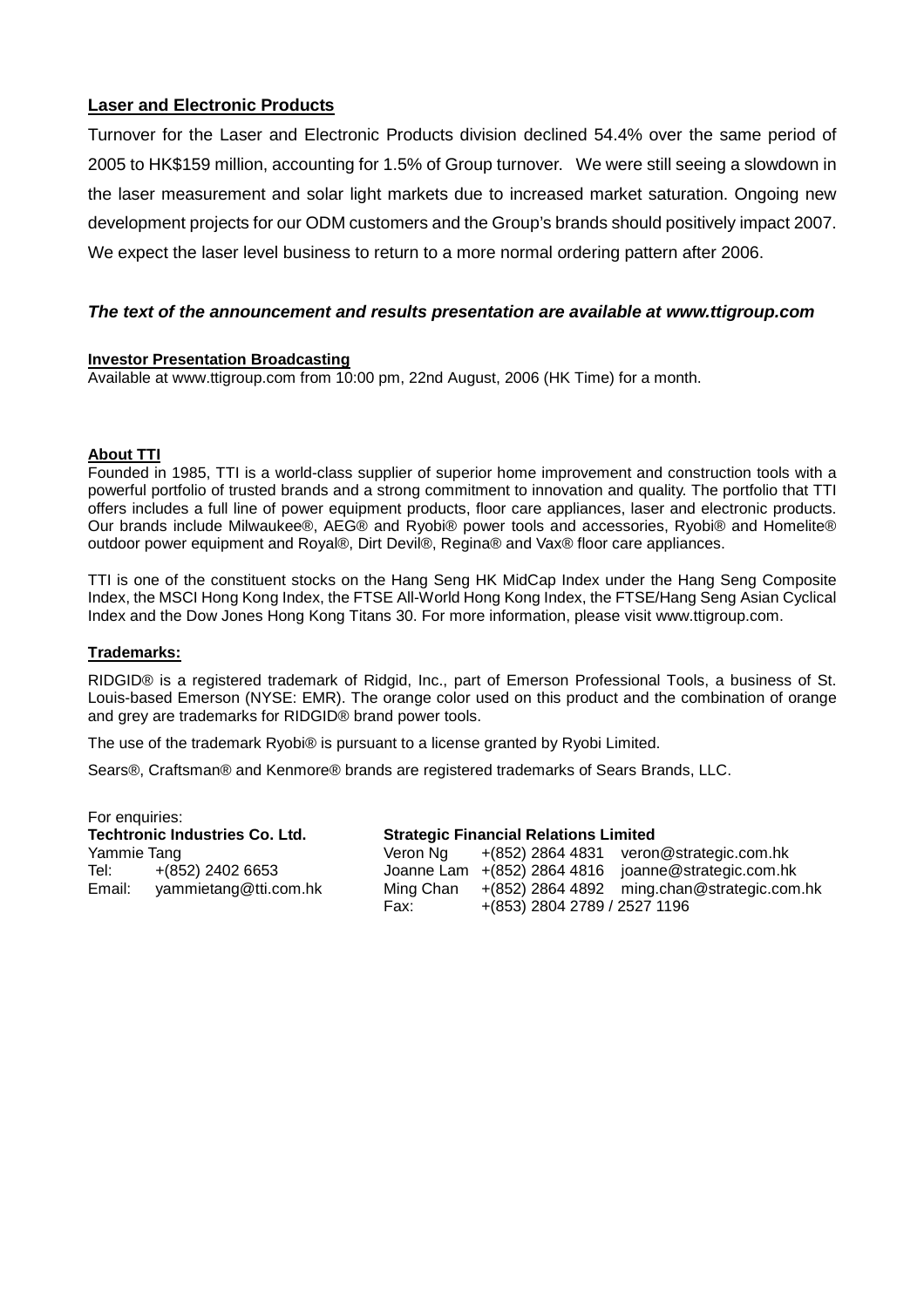### **CONDENSED INCOME STATEMENT (UNAUDITED)**

*For the six months period ended 30th June, 2006*

|                                                 | 2006<br><b>HK\$'000</b> | 2005<br>HK\$'000 | 2006<br><b>US\$'000</b> | 2005<br>US\$'000 |
|-------------------------------------------------|-------------------------|------------------|-------------------------|------------------|
| Turnover                                        | 10,736,950              | 10,217,328       | 1,376,532               | 1,309,914        |
| Cost of sales                                   | (7, 376, 562)           | (7,045,245)      | (945, 713)              | (903, 235)       |
| Gross profit                                    | 3,360,388               | 3,172,083        | 430,819                 | 406,679          |
| Other income                                    | 17,253                  | 15,092           | 2,212                   | 1,935            |
| Interest income                                 | 42,310                  | 22,692           | 5,424                   | 2,909            |
| Selling, distribution, advertising and warranty |                         |                  |                         |                  |
| expenses                                        | (1, 195, 151)           | (1,008,271)      | (153, 224)              | (129, 265)       |
| Administrative expenses                         | (1, 234, 575)           | (1,226,291)      | (158, 279)              | (157, 220)       |
| Research and development costs                  | (223,086)               | (251, 880)       | (28, 601)               | (32, 292)        |
| Finance costs                                   | (182, 491)              | (149, 734)       | (23, 396)               | (19, 197)        |
| Profit before share of results of associates    |                         |                  |                         |                  |
| and taxation                                    | 584,648                 | 573,691          | 74,955                  | 73,549           |
| Share of results of associates                  | (1, 149)                | (2,999)          | (147)                   | (384)            |
| Profit before taxation                          | 583,499                 | 570,692          | 74,808                  | 73,165           |
| <b>Taxation</b>                                 | (76, 591)               | (93, 741)        | (9,819)                 | (12,018)         |
| Profit for the period                           | 506,908                 | 476,951          | 64,989                  | 61,147           |
| Attributable to:                                |                         |                  |                         |                  |
| Equity holders of the parent                    | 503,630                 | 456,362          | 64,569                  | 58,507           |
| Minority interests                              | 3,278                   | 20,589           | 420                     | 2,640            |
|                                                 | 506,908                 | 476,951          | 64,989                  | 61,147           |
| Dividends paid                                  | (184, 609)              | (169, 651)       | (23, 668)               | (21, 750)        |
| Earnings per share (HK / US cents)              |                         |                  |                         |                  |
| <b>Basic</b>                                    | 34.33                   | 33.65            | 4.40                    | 4.31             |
| <b>Diluted</b>                                  | 32.88                   | 31.89            | 4.22                    | 4.09             |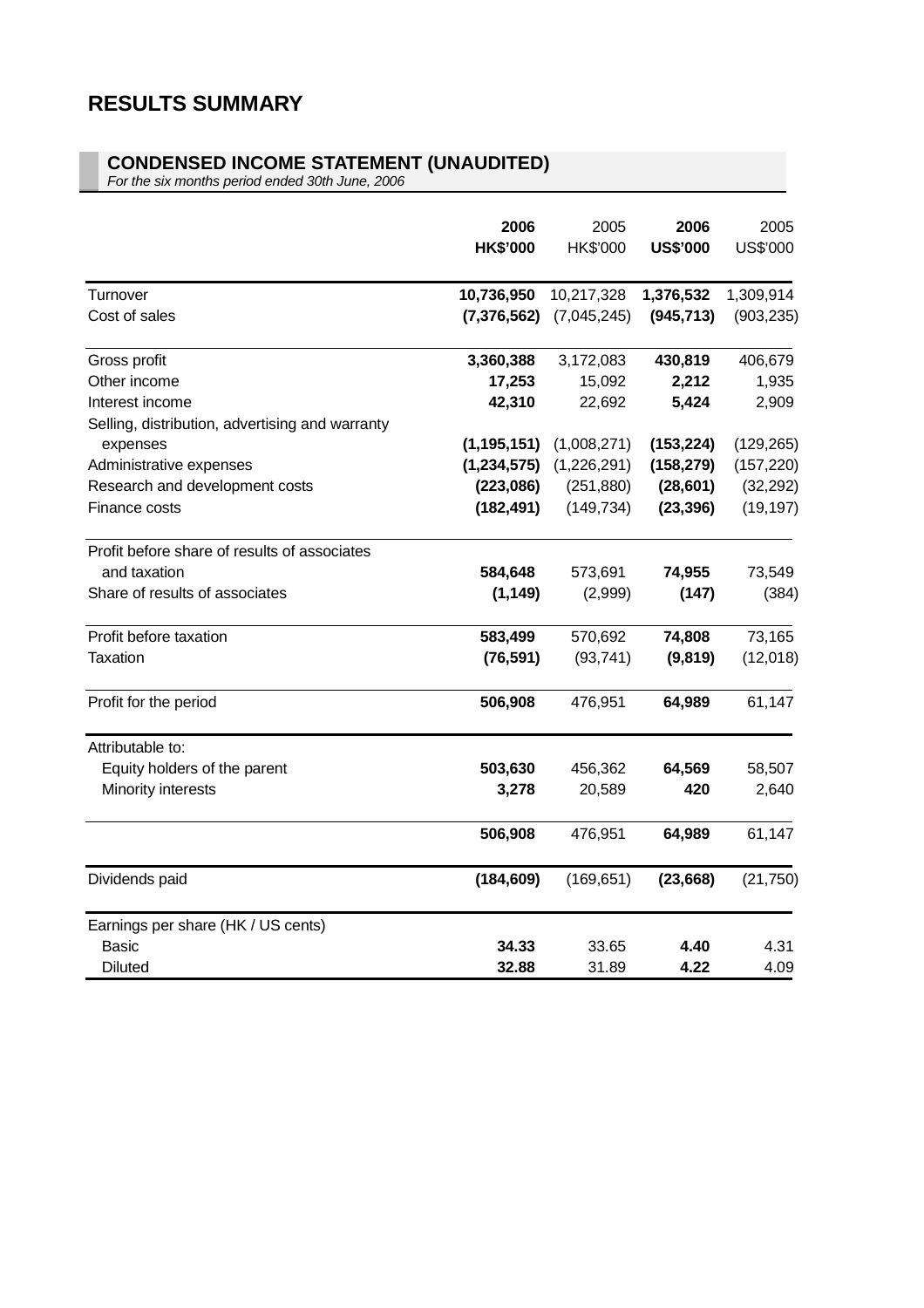# **CONDENSED CONSOLIDATED BALANCE SHEET**

*As at 30th June, 2006*

|                                            | 30th June<br>2006<br><b>HK\$'000</b> | 31st December<br>2005<br>HK\$'000 | 2006<br><b>US\$'000</b> | 30th June 31st December<br>2005<br>US\$'000 |
|--------------------------------------------|--------------------------------------|-----------------------------------|-------------------------|---------------------------------------------|
|                                            | (Unaudited)                          | (Audited)                         |                         |                                             |
| <b>ASSETS</b>                              |                                      |                                   |                         |                                             |
| Non-current assets                         |                                      |                                   |                         |                                             |
| Property, plant and equipment              | 1,767,867                            | 1,755,025                         | 226,650                 | 225,003                                     |
| Lease prepayment                           | 65,790                               | 65,829                            | 8,435                   | 8,440                                       |
| Goodwill                                   | 4,016,648                            | 3,943,935                         | 514,955                 | 505,633                                     |
| Intangible assets                          | 1,527,710                            | 1,461,453                         | 195,860                 | 187,366                                     |
| Interests in associates                    | 219,972                              | 189,453                           | 28,202                  | 24,289                                      |
| Available-for-sale investments             | 13,363                               | 13,363                            | 1,713                   | 1,713                                       |
| Deferred tax assets                        | 696,382                              | 646,758                           | 89,280                  | 82,918                                      |
| Other assets                               | 2,195                                | 2,195                             | 281                     | 281                                         |
|                                            | 8,309,927                            | 8,078,011                         | 1,065,376               | 1,035,643                                   |
| <b>Current assets</b>                      |                                      |                                   |                         |                                             |
| Inventories                                | 4,196,112                            | 3,971,216                         | 537,963                 | 509,130                                     |
| Trade and other receivables                | 3,303,328                            | 3,265,355                         | 423,504                 | 418,635                                     |
| Deposits and prepayments                   | 609,461                              | 513,062                           | 78,136                  | 65,777                                      |
| <b>Bills receivable</b>                    | 318,558                              | 431,121                           | 40,841                  | 55,272                                      |
| Tax recoverable                            | 92,035                               | 68,544                            | 11,799                  | 8,788                                       |
| Trade receivables from associates          | 34,609                               | 1,310                             | 4,437                   | 168                                         |
| Bank balances, deposits and cash           | 3,268,036                            | 4,046,122                         | 418,979                 | 518,734                                     |
|                                            | 11,822,139                           | 12,296,730                        | 1,515,659               | 1,576,504                                   |
| <b>Current liabilities</b>                 |                                      |                                   |                         |                                             |
| Trade, bills and other payables            | 3,365,014                            | 4,141,663                         | 431,412                 | 530,982                                     |
| Warranty provision                         | 298,083                              | 338,211                           | 38,216                  | 43,360                                      |
| Trade payable to an associate              | 7,416                                | 21,946                            | 951                     | 2,814                                       |
| Tax payable                                | 165,883                              | 116,624                           | 21,267                  | 14,952                                      |
| Dividend payable                           | 184,609                              |                                   | 23,668                  |                                             |
| Obligations under finance leases - due     |                                      |                                   |                         |                                             |
| within one year                            | 16,301                               | 18,107                            | 2,090                   | 2,321                                       |
| Discounted bills with recourse             | 1,925,481                            | 2,101,171                         | 246,857                 | 269,381                                     |
| Unsecured borrowings - due within one year | 611,133                              | 673,277                           | 78,350                  | 86,317                                      |
|                                            | 6,573,920                            | 7,410,999                         | 842,811                 | 950,127                                     |
| Net current assets                         | 5,248,219                            | 4,885,731                         | 672,848                 | 626,377                                     |
| Total assets less current liabilities      | 13,558,146                           | 12,963,742                        | 1,738,224               | 1,662,020                                   |